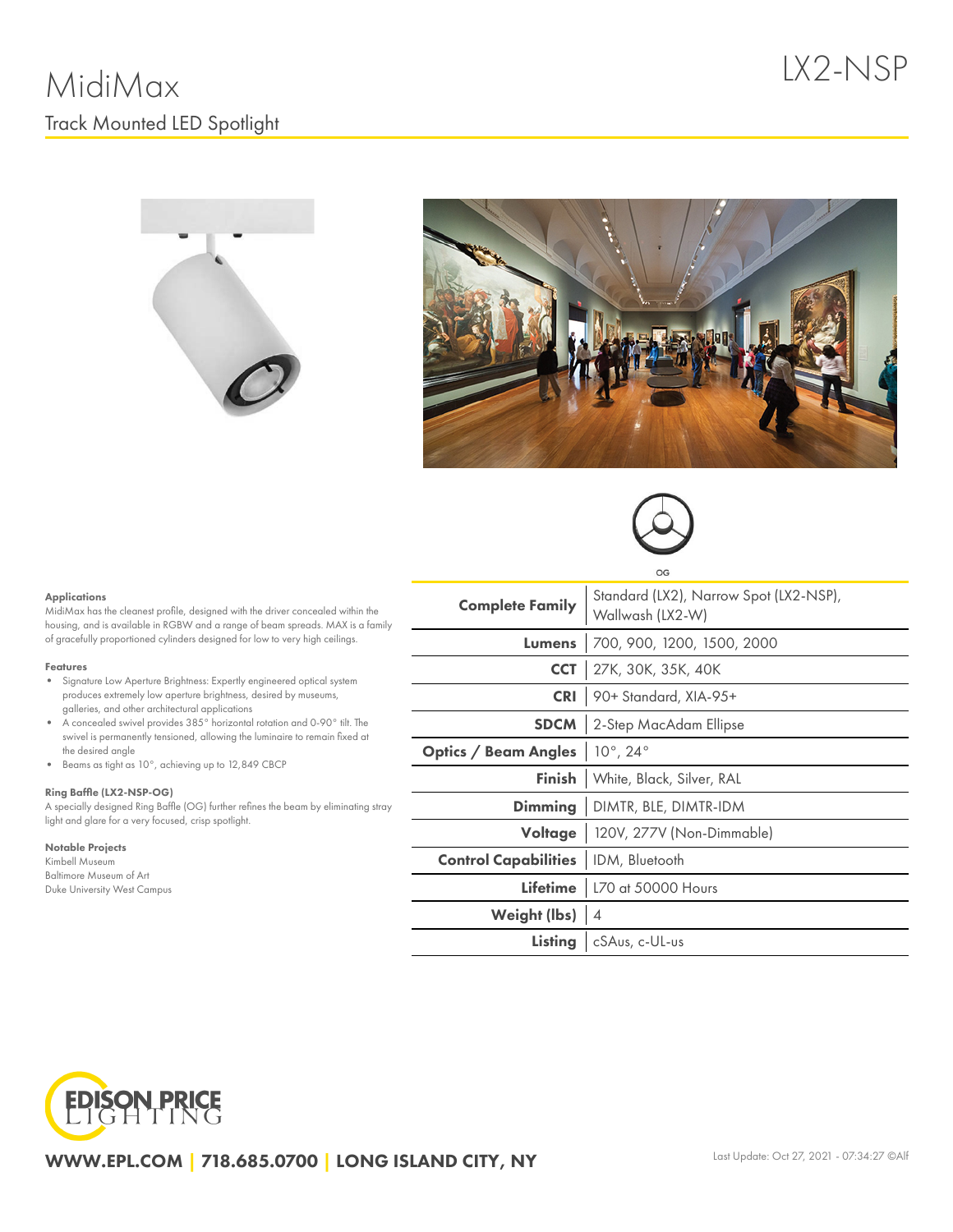# MidiMax

## Track Mounted LED Spotlight

| EXAMPLE: LX2-NSP-700L-27K-90-10D-DIMTR-120V-WH |              |     |                 |        |                        |                |            |                |                            |  |
|------------------------------------------------|--------------|-----|-----------------|--------|------------------------|----------------|------------|----------------|----------------------------|--|
| Series                                         | Lumens       | CCT | <b>CRI</b>      | Optics | Driver                 | Voltage        |            | Finish Options | <b>Optical Accessories</b> |  |
| <b>LX2-NSP 700L</b>                            |              | 27K | $90+$           | 10D    | <b>DIMTR</b>           | 120V           | WH         | $\blacksquare$ | -                          |  |
|                                                | 900L         |     | 30K XIA-95+ 24D |        | <b>NON-DIM</b>         | <b>277V</b>    | ΒK         | <b>SW</b>      | <b>OA-LX2-NSP-FR</b>       |  |
|                                                | 1200L 35K    |     |                 |        | <b>BLE</b>             | (Non-Dim Only) | SI         | <b>SB</b>      | <b>OA-LX2-NSP-SOL</b>      |  |
|                                                | 1500L        | 40K |                 |        | <b>DIMTR-IDM</b>       |                | <b>RAL</b> |                | <b>OA-LX2-NSP-SL</b>       |  |
|                                                | <b>2000L</b> |     |                 |        | (Integral Rotary       |                |            |                | OA-LX2-NSP-SL40X70         |  |
|                                                |              |     |                 |        | <b>Dimming Module)</b> |                |            |                | <b>OA-LX2-NSP-BM</b>       |  |
|                                                |              |     |                 |        |                        |                |            |                | OA-LX2-NSP-LRS67           |  |
|                                                |              |     |                 |        |                        |                |            |                | <b>OA-LX2-NSP-LRS50</b>    |  |

Note: All extra optical accessories, aperture assemblies, and optics can be ordered separately. Check EPL [Website](https://www.epl.com/) for ordering nomenclature.

#### Optical Purity

- Ridged pattern on the inner surface of the external reflector transmits the beam spread
- A beam smoother softens the light and comes standard; may be replaced with up to 2 optical accessories

#### Twist-and-Lock Optical Reflector

Field-interchangeable internal 'twist-and-lock' reflector is available in a variety of beam spreads – enabling the same luminaire to accommodate different optical distributions.

#### Interchangeable Optical Accessories

- Combine optical accessories to effortlessly alter visual effects in the field.
- Ring baffle is equipped with clips to accept up to 2 optical accessories, including spread lenses, color filters and light reduction screens

#### Track Adaptor – Fully Concealed, Durable Locking

- Stainless steel clips lock fixture into our specially designed track systems. Two 'click' sounds indicate the fixture is secured into the track system
- Clips bite into aluminum, giving extremely durable ground connection
- Edison Price Lighting track systems are designed to completely conceal the adaptor for a clean profile
- Adaptors are shipped standard with all track fixtures. A Eutrac track adaptor can be used for mounting to Eutrac; 0-10V and DALI compatibility available. Contact factory for details

#### Seamless Installation

Fixtures may be configured to mount to any Edison Price Lighting recessed, suspended, surface-mounted track systems: [Sightline,](https://epl.com/sightline/) [Highline](https://epl.com/highline/), [Upline](https://epl.com/upline/), [Autobus,](https://epl.com/autobus/) [Eutrac,](https://eutrac.de/product/2surface-track-bus/?lang=en) and [Unicep.](https://epl.com/unicep/)

#### Anodized Construction

Heatsink is fabricated from extruded aluminum then undergoes a meticulous anodization process for a permanent and beautiful finish – increasing corrosion and heat resistance for long-lasting durability.

#### Carefully Applied, Low-VOC Finish

All Edison Price Lighting track fixtures are painted standard with low-VOC water-based paint – diminishing the release of toxic fumes – enhancing air quality and occupant health (unlike solventbased paint).

#### Optical Accessories

- OA-LX2-NSP-FR (Diffuse Glass) Widens the spread of the beam and removes striations; recommended to be specified with medium to wide optics
- OA-LX2-NSP-SOL (Solite Lens) Stipple-patterned lens to appreciably diffuse the light
- OA-LX2-NSP-SL (Spread Lens) Based on internal beam spread, can elongate the light source vertically or side-to-side
- OA-LX2-NSP-SL40X70 (40° x 70° Spread Lens) Delivers a rectangular beam recommended for illuminating wider artwork
- OA-LX2-NSP-BM (Beam Smoother) Removes striations from the light source for a subtle wash of light
- Reduces light by 67%, emitting 33% of total light; alternative to dimming
- Reduces light by 50%, emitting 50% of total light; alternative to dimming
- for museums, residential, & commercial
- 
- OA-LX2-NSP-AMB Amber Color Filter
- OA-LX2-NSP-BL Blue Color Filter
- OA-LX2-NSP-GR Green Color Filter
- OA-LX2-NSP-RD Red Color Filter
- OA-LX2-NSP-RAL (Rosco Custom Color) Consult factory for a brilliant Rosco filter in any color. Click [here](https://us.rosco.com/en/products/catalog/roscolux) to see more information on color filters selection

#### XIA-95+ (Xicato)

- XTM Artist Series, XIM Integral Bluetooth Module (BLE + LED), or XOB (COB array light source in as small as 4.5mm form and up to 8300 lumens)
- Best color-matching: within 1 x 2 MacAdam Ellipse
- Up to 95+ CIE CRI Module varies by product family and fixture function.

#### BLE Xicato Bluetooth Integral Module

Powered by Xicato XIM, the intelligent LED module controllable via a smart device with iOS- or Android-based apps.

- Dimmable down to 0.1%
- Meets IEEE 1789 recommendations for flicker
- Group or individual remote control via a slide switch Bluetooth and IDM can be specified in the same fixture, to
- allow switching between the two options

#### IDM (Integral Dimming Module) Option

- 120V track only; dim down to 10% using an integral rotary dimmer on the driver case
- Spring-loaded dimmer control shaft can be depressed flush with the driver case to enforce dimmer setting. 'Clock face' markings register dimmer setting

#### **Options**

Option for on/off rocker switch on top of fixture, for 120V track only

#### Driver

120/277V 50/60Hz; Flicker-free 1% dimming standard; THD < 20%; power factor >.09. Thermally protected.

#### Dimming & Driver Information

[DIMTR](http://epl.com/media/driver/dimtr.pdf) - Triac, incandescent, and electronic low voltage (ELV) dimming down to 5% in 120V only [NON-DIM](http://epl.com/media/driver/non-dim.pdf) - 120 or 277V Non-Dimming Control [BLE](http://epl.com/media/driver/ble.pdf) - Xicato XIM Bluetooth Integral Module/Xicato XID Intelligent Driver (Consult Factory For Info) [DIMTR-IDM](http://epl.com/media/driver/dimtr-idm.pdf) - Integral Rotary Dimming Module

#### **Warranty**

Five-year warranty not including providing extraordinary means of access, such as scaffolding or lifts, to service our products.

#### Listings

- cSAus
- c-UL-us



## WWW.EPL.COM | 718.685.0700 | LONG ISLAND CITY, NY

- OA-LX2-NSP-LRS67 (67% Light Reduction Screen) -
- OA-LX2-NSP-LRS50 (50% Light Reduction Screen) -
- OA-LX2-NSP-DBL (Daylight Blue) Simulates daylight; ideal
- OA-LX2-NSP-PK (Surprise Pink) Complements skin tones; perfect for hospitality applications
- 
- 
- 
-